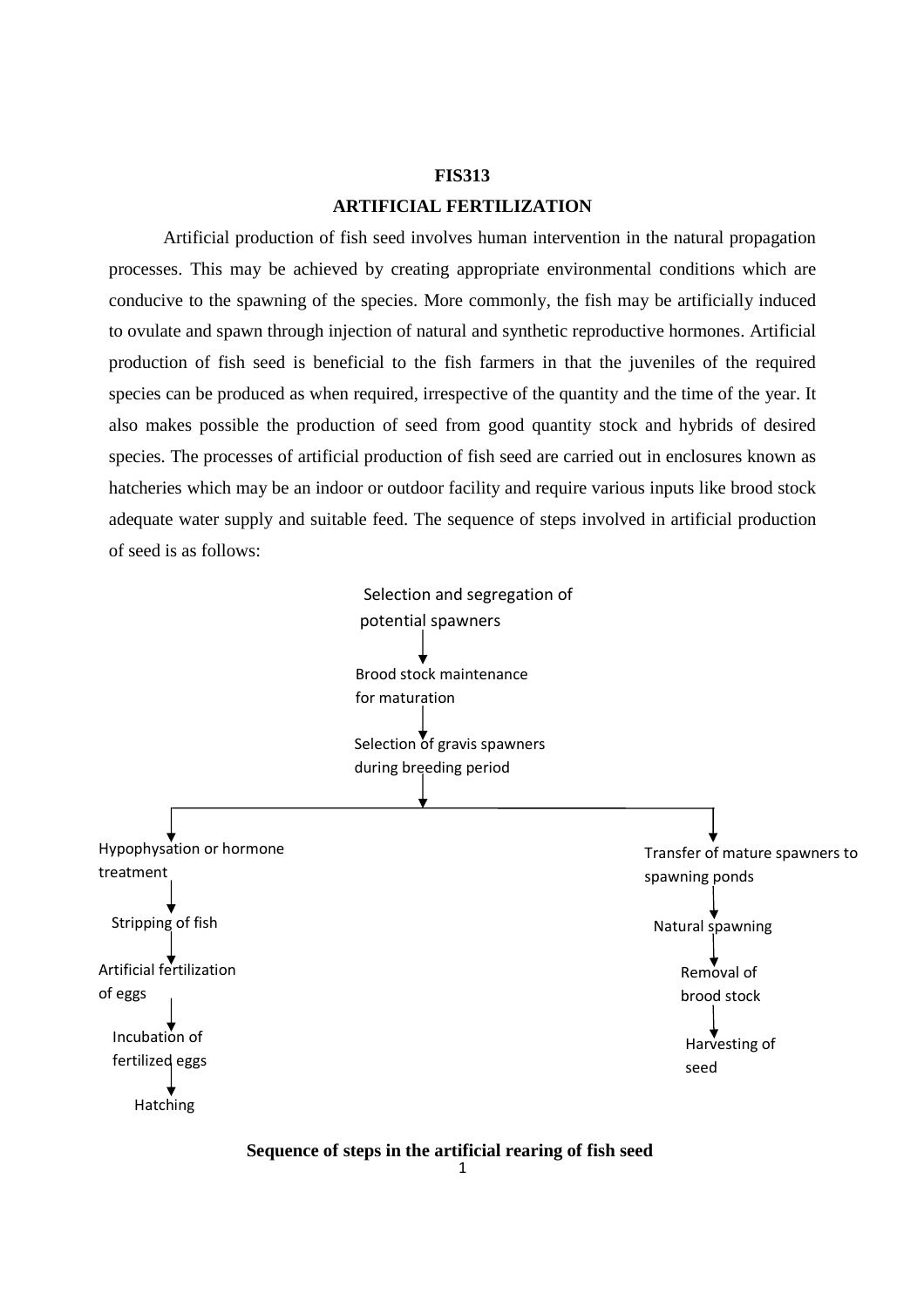#### **INDUCED OVULATION AND SPAWNING**

 In culture conditions, most fishes need to be induced before yielding their gametes during sexual reproduction. Two techniques can be used:

### **(1) Induced Spawning by Stimulation of Appropriate Environmental Conditions**

 Provision of natural nesting materials such as grasses in the littorals and slowly rising water level will stimulate nest building and subsequent spawning in *Heterotis* and *Gymnarchus.*  The most frequently used artificial spawning substrate used for common carp, *cypnnus carpo* and the mudfish, clarias species, are known as "kakabans". These are mat-like structures made of polythene fibers, pine tree branches or similar, materials each measuring up to several square meters in area. They are spread on the pond floors and anchored with sticks or suspended about 20 – 30cm below water surface. Small drums, cut bamboo stems and PVC pipes cut in one meter length and sealed at one end are required to act as spawning receptacles for brooders such as chryichthys species in ponds.

# **(2) Inducing Ovulation and for Spawning by Hypophysation**

 In meter, ovulation in a fish is regulated and brought about by the gonadotrophic hormone produced and stored by the fish's pituitary gland**.** The stored hormone is released into the blood when all requisite external and internal conditions become favourable. In hypophysation technique, gonadtrophic hormones extracted from the pituitary gland of another fish called the donor, is administered to the brooder. At appropriate dosage, this may bring about the ripening of the fish gonads and trigger spawning activities. Hypophysation can also be achieved by using artificial preparations containing human chorionic gonadotopin (HCG) or synthetic cortico-steriods e.g. decontrasterone acctate (DOCA) dissolved in glycerine.

 One to two milliliters of the extract is carefully injected into the dorsal muscle or the abdominal cavity of the fish. Extracts from the pituitary glands or ripe fish of the same species with matching weight are known to be most effective, though carp pituitary extracts are effective on several other especially salmonids and catfish.

# **CARE OF BROOD STOCK**

Sexually ripe and healthy fish are the pre-requisite for any kind of artificial or semiartificial propagation. They can be obtained from natural waters just prior to the spawning ground or by fish raised on farms.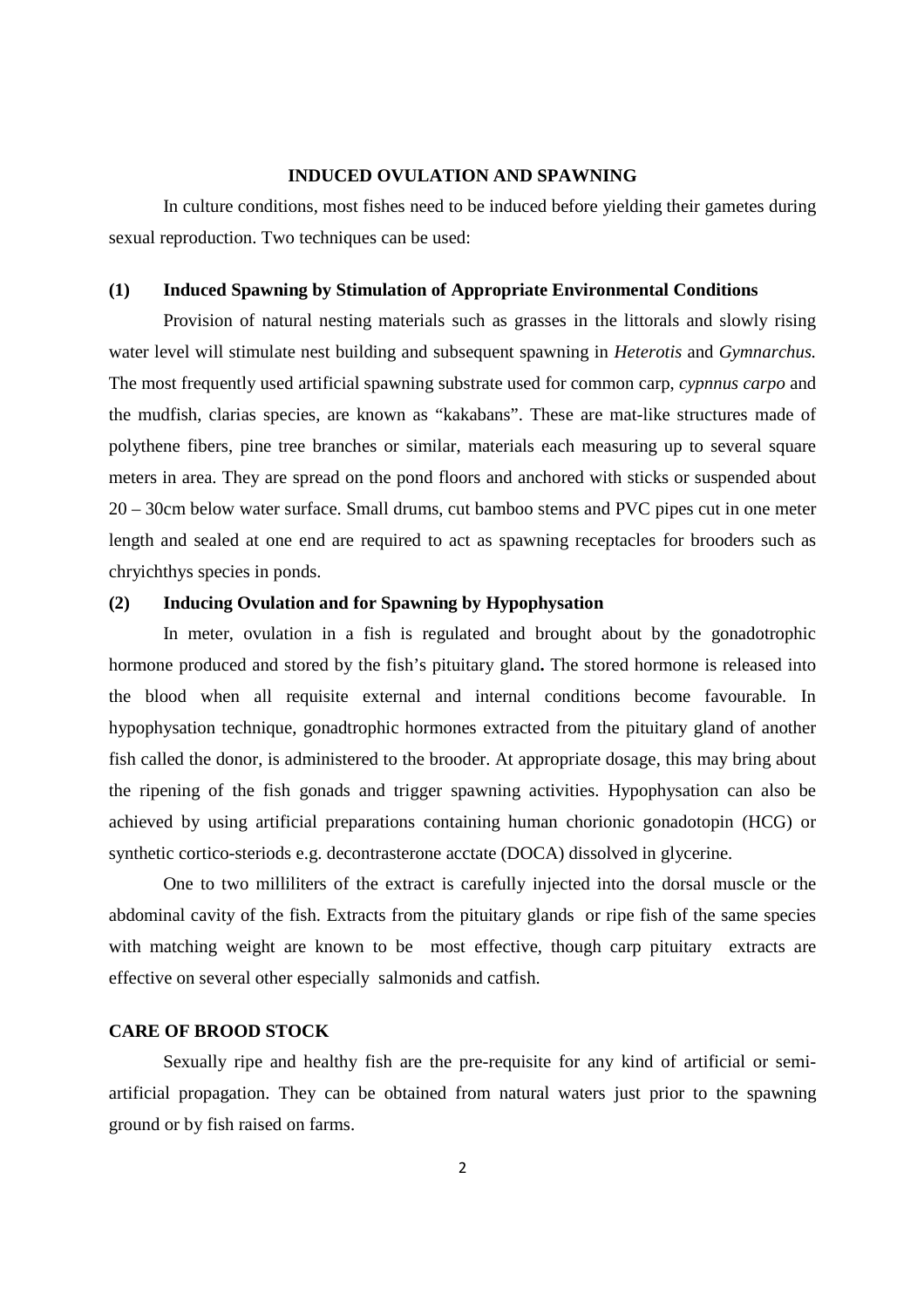### **TREATMENT OF STRIPPED EGGS ANND MILT**

 Spawning male and female are removed from the holding tank and dried with a towel. The genital area is lightly pressed to remove faeces from the lower gut and any interstitial tissue which may contaminate the gonad product.

 The eggs of ovulating females and ripe males are stripped into plastic bowls and mixed by swirling or stripping with a feather or plastic spoon. Stripping is carried out by applying moderate pressure on the flank of the spawner which results in the release of the gonad products. If heavy pressure is required or blood is exuded the fish should not be used as it is probably not ready for spawning. Distilled water is then added to the mixture of eggs and milt. This solution temporarily reduces the stickiness of the eggs and prolongs the fertilizing capacity of sperm.

# **INCUBATION AND HATCHING**

The fertilized eggs can be incubated in a large inverted bottle until the flat bottom cut off. This bottle is called a zougar jar. A slow flow of well aerated,  $25^{\circ}$ C water is introduced at the bottom of the jar sufficient to just keep the eggs afloat. The water is allowed to overflow over the top of the jar.

 At this stage, no difference can be seen between fertilized and unfertilized eggs and all must be incubated. However, 6-7 hours after incubation, unfertilized eggs become white and opaque and discontinue development. Because theses eggs are prone to fungal or bacterial infections, which may be transmitted to the healthy fertilized eggs, they must be removed, usually by siphoning with a rubber tube.

 The fertilized eggs are retained in this jar until they hatch. The yolk sac hatchling are transferred into shallow rearing troughs and trays where they grow until their yolk sacs are absorbed.

#### **CARE OF THE LARVAE**

After absorption of their yolk sac, hatchlings are better fed with pure cultures of phytoplankton for about 2 to 5 days, depending on the species. As the larvae get large they are fed with zooplankton organisms such as Artemia larvae. Larvae clarias can be on formulated diet containing 37-40% crude protein. The feed is powdered through sieves of mesh sizes 55-65m and fed to the larvae twice daily. Larvae grow rapidly to the fingerling stage and these can be transferred to fingerling ponds after 3-4 weeks.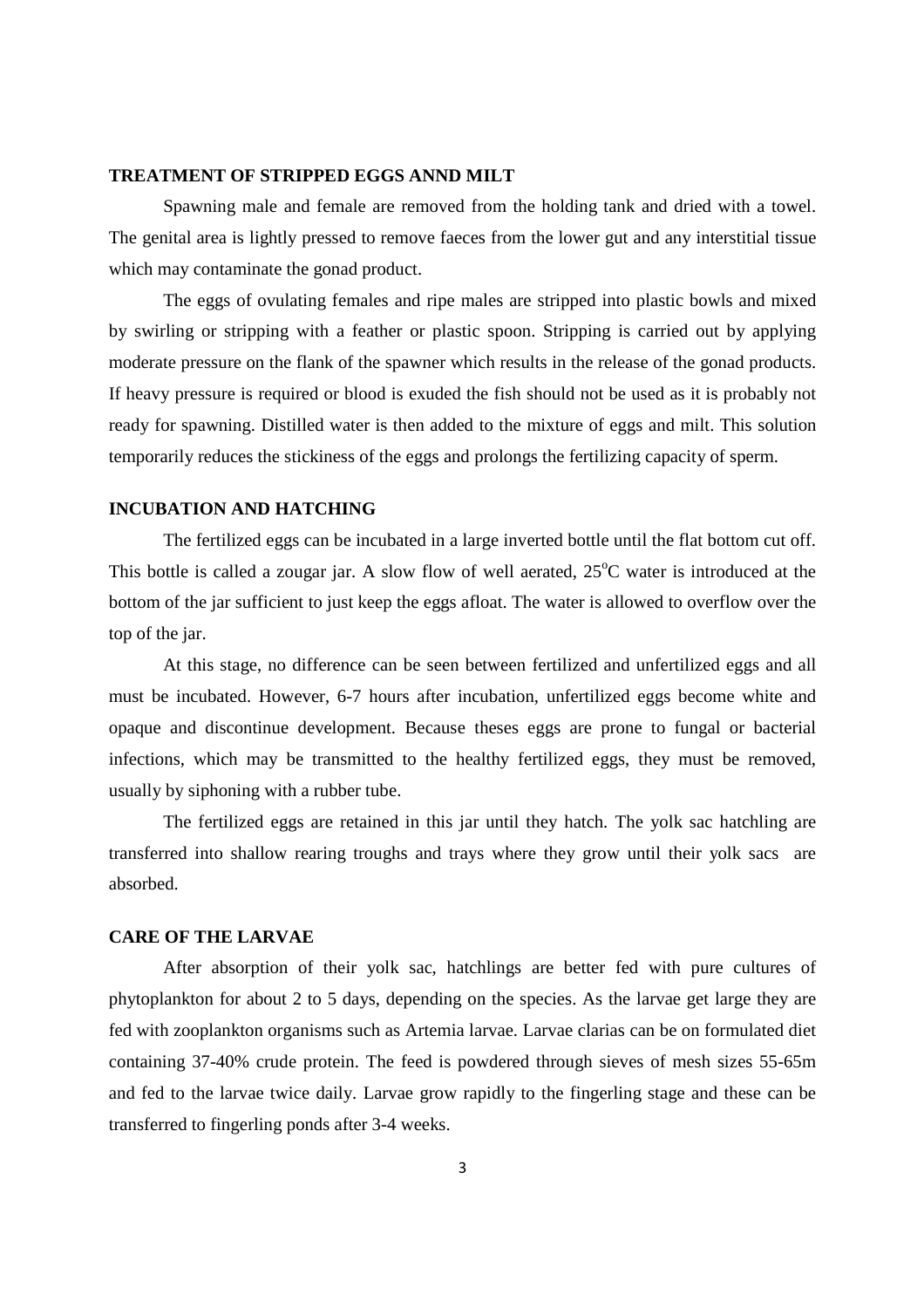## **PRACTICAL INDUCED BREEDING**

The most common technique employed to induce final maturation and ovulation in African catfish is to inject the female with hormones or pituitary gland materials. The required quantity of powdered acetone dried pituitary material or the required number of whole pituitaries are pulversed in a porcelain mortar, mixed with the required quantity of physiological salt solution (9g of common salt/liter of water). A syringe is filled with the suspension and the injection can be given.

**Note:** Fill the syringe, insert the needle and supply the syringe again into the mortar, when this is possible you can start injecting the fish. This procedure has to be followed always, as the needle often gets blocked if the pituitary material is not completely crushed and it is unpleasant for the fish and annoying for the operator to resolve this problem once the needle is inserted into the fish.

 The most common method of administering the hormone solution is by intra-muscular into the dorsal muscle.

**Note:** Cover the head of the breeder with a wet towel in order to keep it quiet during injection. In general, fish keep still if their eyes are covered.

## **MATURATION PROCESS AND STRIPPING OF EGGS**

The process of final maturation (migration of the nucleus fusion of the yolk, breakdown of the germinal vesicle meiotic division) and ovulation (rupture of the follicles and accumulation of ripe eggs in the ovary cavity) cannot be stopped or reversed after administration of the correct hormone dosage. Once these processes start, the egg can be spawned or stripped.

**Note:** normally, the females are injected in the afternoon and are kept (separated from the males) in holding facilities. The holding facility can be a concrete basin inside a hatchery, a happa inside pond or even a simple plastic bucket or a half drum will do. Of a major importance is that the breeders can be caught easily the morning after injection to avoid spoilage of eggs.

 The speed of the process is dependent upon water temperature, the higher the temperature, the quicker the eggs ovulate. The relationship between temperature and the time taken for eggs to ovulate is given below: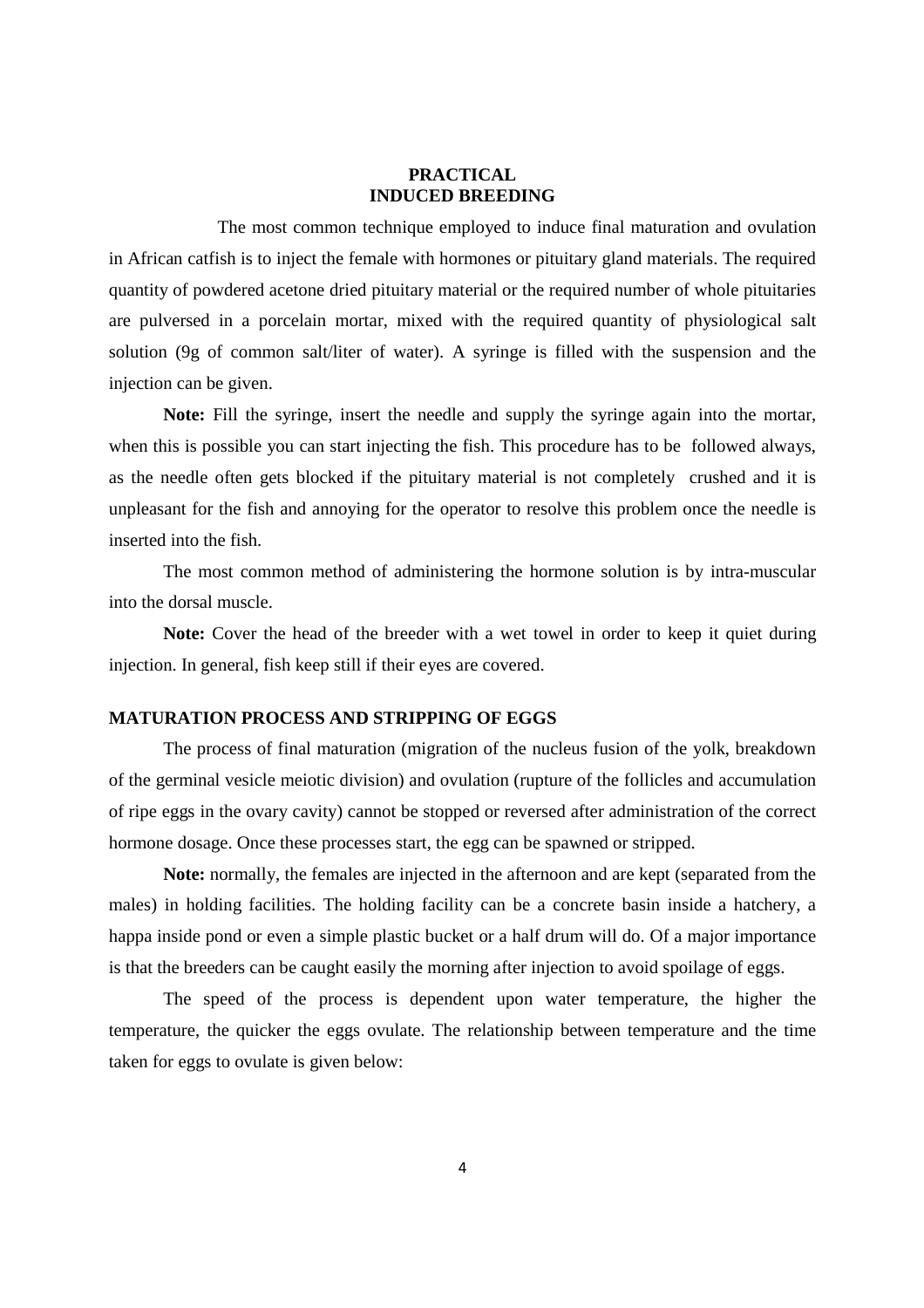| Water<br><b>Temperature</b> | Time between injection and<br>stripping (Hours) |
|-----------------------------|-------------------------------------------------|
| 20                          | 21                                              |
| 21                          | 18                                              |
| 22                          | 15.5                                            |
| 23                          | 13.5                                            |
| 24                          | 12                                              |
| 25                          | 11                                              |
| 26                          | 10                                              |
| 27                          | 9                                               |
| 28                          | 8                                               |
| 29                          | 7.5                                             |
| 30                          |                                                 |

**The time taken between injection and stripping of female Catfish in relation to water temperature** 

 **Note:** Sometimes with fluctuating water temperature, and in particular with higher temperature during the day, it is difficult to establish the actual mean water temperature. This can result in eggs being stripped too early with consequently very low hatching rate (5-19%). Eggs which are stripped too early tend to have a tready consistency. It is always much safer to strip the eggs later rather than earlier. If you are too early you will lose all your eggs, if you are too late you will lose some eggs. The eggs ooze out very easily if stripped at the right time.

 Stripping of the female spawners is carried out by gently pressing their abdomen from the pectoral fin towards the genital papilla. Ovulated eggs will flow out easily in a thick jet from the genital vent and are usually collected into a dry plastic container. The ovulated eggs are more or less transparent, flattened and1g contained approximately 600 eggs. Under normal conditions a "ripe" female ovulates a quantity of eggs which equal 15.20% of her own body weight. If the fish is stripped too early the eggs come out with difficulty, whereas they have a "flushy" appearance if they are stripped too late.

 The males of the African catfish cannot be stripped and consequently the sperm can only be obtained by sacrificing a male. The male is killed and the body surface thoroughly dried after which the testis is disserted and placed in a mortar or a teacup. The testis is rapidly cut into small pieces using a scissor and finally the milt is pressed out with a pestle or a teaspoon.